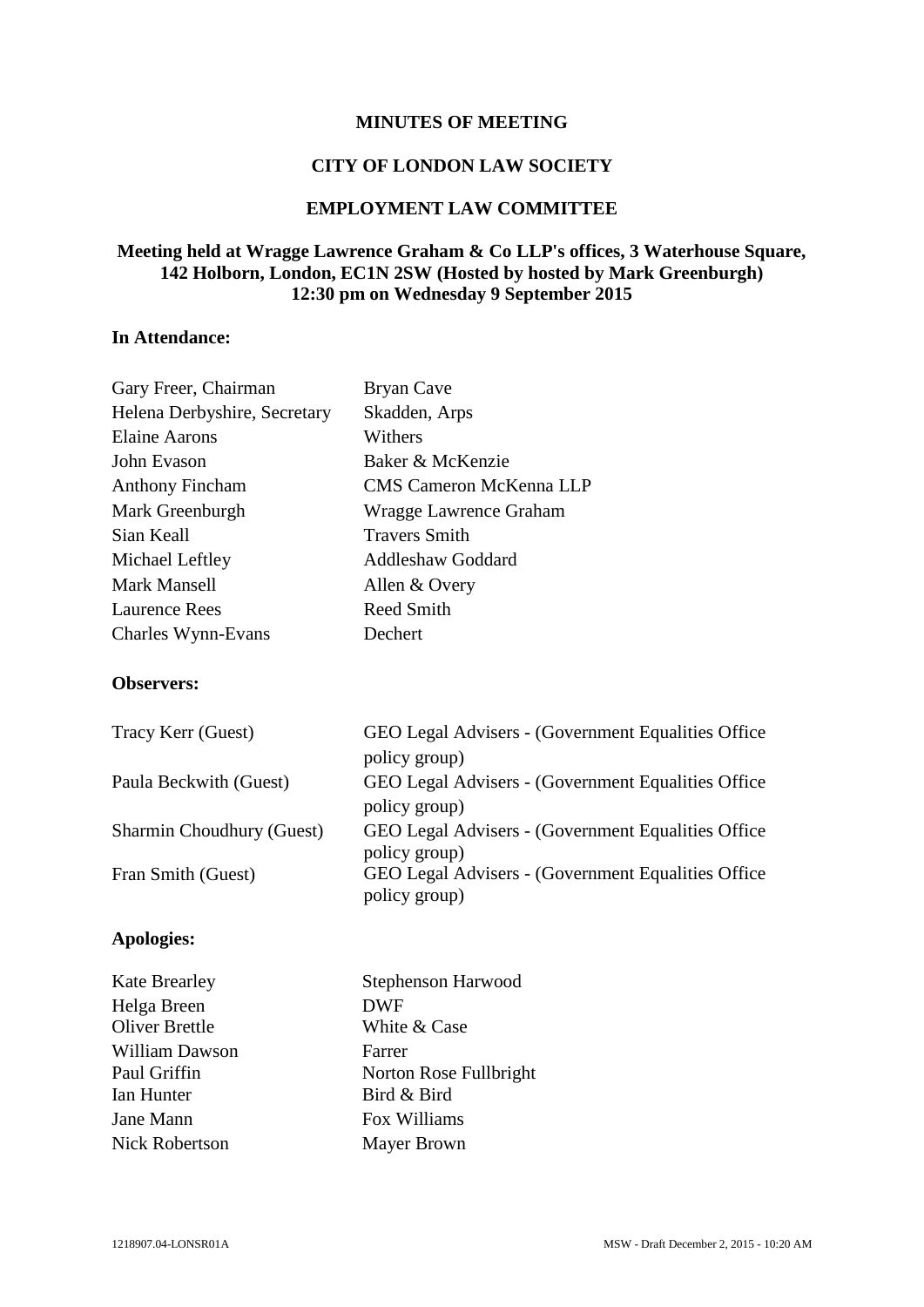- 1. Apologies were received from those listed as absent.
- 2. The Minutes of the last meeting were approved with a minor amendment.
- 3. Matters arising/Recent cases:

Mark Mansell of Allen & Overy had acted for James Petter in *Petter v EMC Europe* in the Court of Appeal. He gave an overview of the background to the case and how it had been conducted. Mr Petter had been a senior sales and marketing employee employed by a UK entity under the terms of their contract of employment governed by English law. He had also been granted restricted stock units pursuant to a Massachusetts Stock Purchase Plan. In the UK, Mr Petter has applied for a speedy trial to declare the covenants in his English contract of employment unenforceable. This was eventually conceded.

The Court of Appeal followed *Samengo-Turner v J&H Marsh & McLennan (4:1)* to find that the English courts had jurisdiction to hear the claim in relation to the share incentive scheme governed by Massachusetts law. It was willing to grant an anti-suit injunction restraining EMC from pursuing the proceedings that had already begun in Massachusetts. It was anticipated that EMC would be granted leave to appeal the decision to the Supreme Court given the universal importance of this issue.

The Committee discussed the Government's proposals for the taxation of termination payments and the Chair would raise this issue with the CLLS' tax/revenue committee to consider whether a joint response would be appropriate.

## 4. Gender Pay Gap: Consultation with the GEO

Members of the Government Equality Office ("GEO") had attended the meeting to consult with the Committee about their paper "Closing the Gender Pay Gap". The GEO was represented by the members of their legal, government policy, drafting and business engagement teams.

They replaced that there was confusion about what the gender pay gap meant and its relationship to equal pay. Equal pay is one of the three causes of the gender pay gap which is also believed to relate to the hours worked by women and the sectors in which they work (which tend to be in lower paid jobs). So far gender pay gap reporting has been entirely voluntary and only five companies in three years had published their gender pay gap information.

According to research from the IFF two thirds of employers with more than 250 employees (making up approximately 10% of the companies that would be affected by the proposals for gender pay gap reporting) said that closing the gender pay gap was a priority but very few had done anything about it.

The Committee and the representatives from the GEO discussed the following issues:

 The difficulty in calculating appropriate pay and whether this should include deferred payments, variable bonuses or stock options (to exclude them would remove a significant element of remuneration for some higher earners where